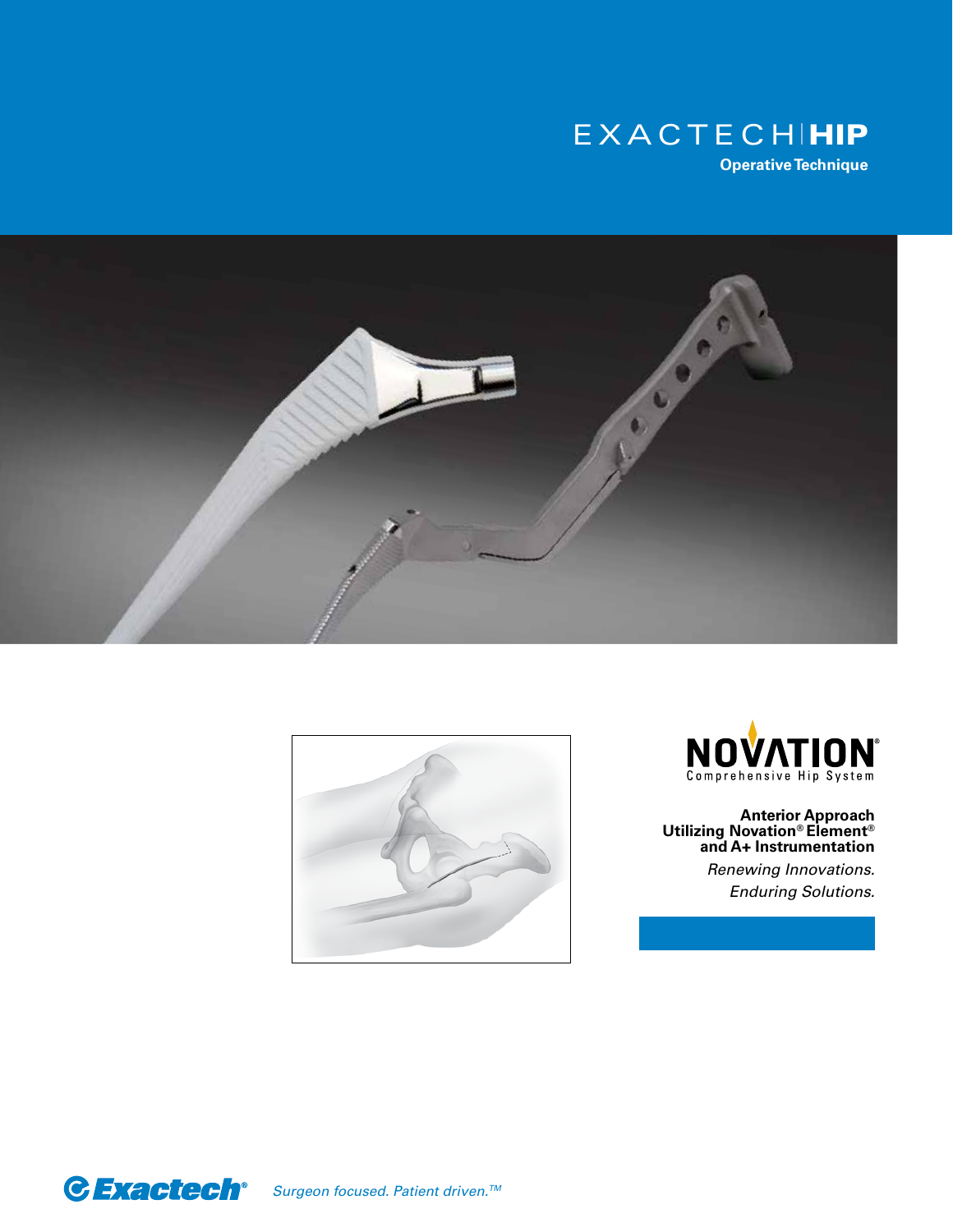

*The Anterior Approach Operative Technique was developed in consultation with:*

**John Aldridge, MD**  *Newport News, VA*

# **TABLE OF CONTENTS**

| OPERATIVE TECHNIQUE OVERVIEW  2          |  |
|------------------------------------------|--|
|                                          |  |
|                                          |  |
| APPROACH AND EXPOSURE  4                 |  |
|                                          |  |
| Exposure through Capsule5                |  |
| OSTEOTOMY OF THE FEMUR5                  |  |
| EXPOSURE OF THE ACETABULUM5              |  |
| ACETABULAR PREPARATION AND SHELL         |  |
|                                          |  |
| EXPOSURE OF THE PROXIMAL FEMUR 6         |  |
|                                          |  |
|                                          |  |
| FINAL COMPONENT PLACEMENT 8              |  |
|                                          |  |
| <b>SYSTEM SPECIFICATIONS AND IMPLANT</b> |  |
|                                          |  |
|                                          |  |

## **INTRODUCTION**

Like the art of fine woodworking, the Novation® Comprehensive Hip System design began with the end in mind. Before launching into development, Exactech's engineers and design team surgeons established a comprehensive plan. Their goal: to provide a system of femoral stems, acetabular components and surgical instrumentation that would address any situation encountered during primary total hip replacement.

They let science be their guide and conducted an extensive research review to identify the best of the best in design and materials. These proven features were blended with masterfully crafted innovations. The result: a comprehensive hip system that provides stable reconstruction of the widest range of anatomies, state-of-the-art bearing surfaces and low profile instrumentation and implants that are compatible with a multitude of surgical approaches.

#### **DESIGN PHILOSOPHY**

The Novation® Element® is designed as a fully coated Hydroxyapatite (HA) stem with proximal horizontal grooves designed to convert hoop stress to compressive loads and vertical distal grooves designed to achieve rotational. The geometry of this taperedwedge stem facilitates insertion in low-profile incisions and surgical approaches, including specialized instrumentation designed specifically for the anterior approach.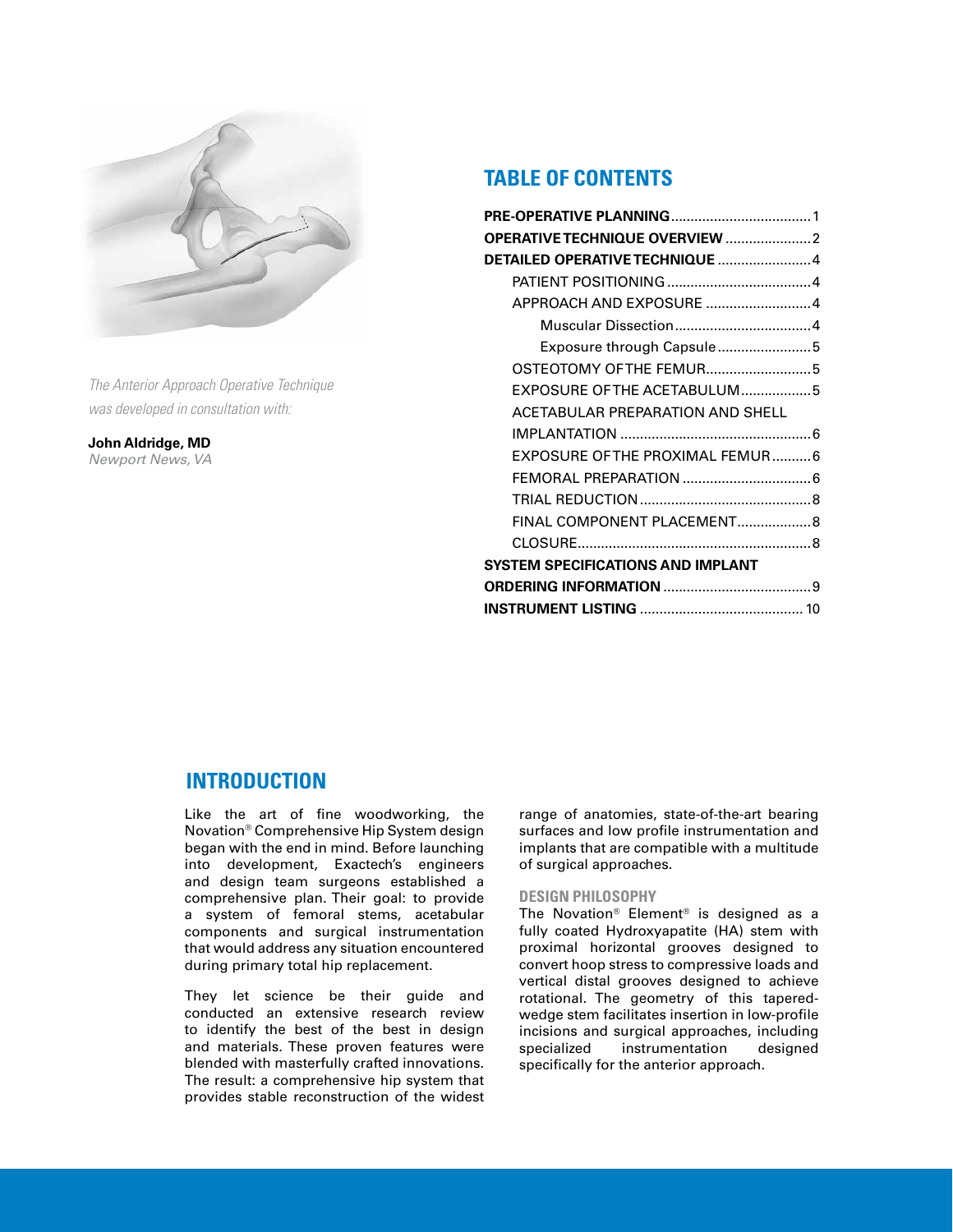# **PRE-OPERATIVE PLANNING**

**TOOLS**

- A/P and lateral radiographs
- Pencil that will not damage radiograph
- Straight edge
- Novation Element templates with 120 percent magnification rule
- Goniometer/protractor

Traditional templating methods may be used. For an estimated determination of required offset, vertical limb length and stem size, the following detailed templating method may be used to help guide the surgeon in final implant choice.

*Note: For digital templating, follow the software manufacturer's instructions for use while following the preceding instructions regarding placement and implant fit.*

#### **ESTABLISHMENT OF REFERENCE POINTS**

On the radiograph, a straight line is drawn across the bottom of the pelvis touching both ischial tuberosities equally. The line is extended far enough to reach each lesser trochanter. Such a line should be perpendicular to the vertically oriented pubic symphysis. If the line is not vertically oriented, it should be confirmed that the patient's pelvis was not tilted when the radiograph was taken. If the ischial tuberosities are poorly defined, the line should be drawn through the inferior portion of both obturator foramina or the inferior aspect of both teardrops. Templating is recommended to determine the unique anatomic and mechanical features of the patient, and to establish pre-operative reference points that assist in the reconstruction of the patient's normal femoral anatomy.

#### **DETERMINATION OF LIMB LENGTH**

The Novation Element femoral template is positioned over the radiograph so that the central axis of the stem is in line with the central axis of the femoral canal.

The template should then be moved vertically until the desired neck length choice is approximately at the center of rotation of the templated acetabulum.

*Note: Most of the time the chosen prosthetic head (neck length) does not line up with the center of rotation of the acetabulum or even with a mark in the center of the femoral head. The appropriate lateral offset, either Standard or Extended, can be recorded at this time. The head usually is positioned proximal and medial to the center of rotation of the acetabulum. In effect, at the end of the operation the surgeon will be pulling on the limb and lifting the prosthetic femoral head into the acetabulum, thereby recreating the desired femoral offset and length.*

When the template is in proper position, the level of the femoral neck cut is marked through the punch-outs provided on the template. The distance of the neck cut above the lesser trochanter can then be measured and recorded.

#### **STEM SIZING**

After placing the Novation Element templates on the radiograph over the proximal femur at the femoral height determined by the previous steps, the surgeon can choose a size that allows the desired canal fill. The Novation Element is designed to seat in cancellous bone, therefore cortical contact should be avoided when templating.

*Note: Due to the Standard and Extended offset options and numerous neck lengths of the heads, final implant selection will be made intra-operatively.*

The anticipated stem size can now be recorded.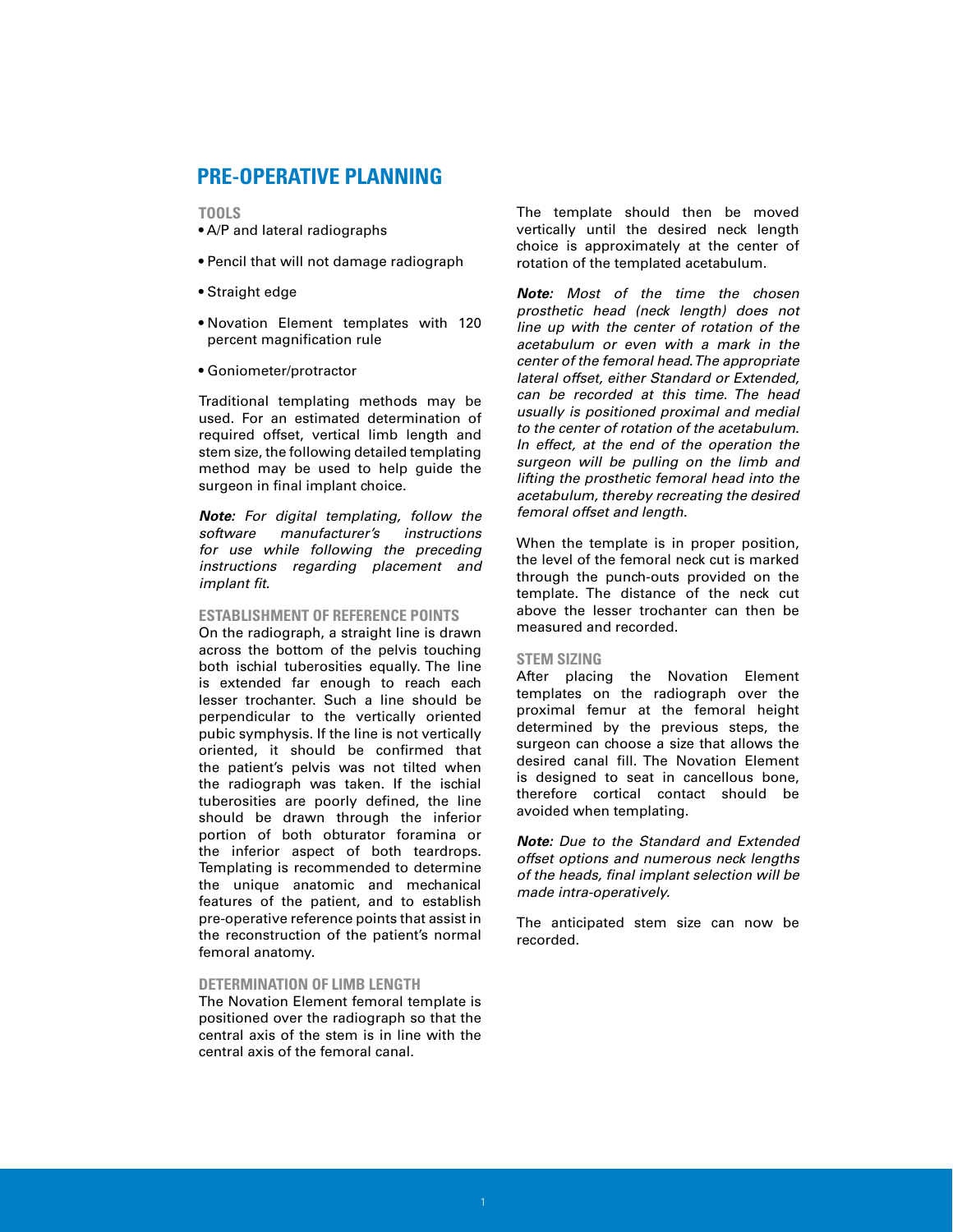# **OPERATIVE TECHNIQUE OVERVIEW**





**Identification of Intermuscular Interval**





**Placement of A+ Hudson Femoral Corkscrew and Osteotomy**

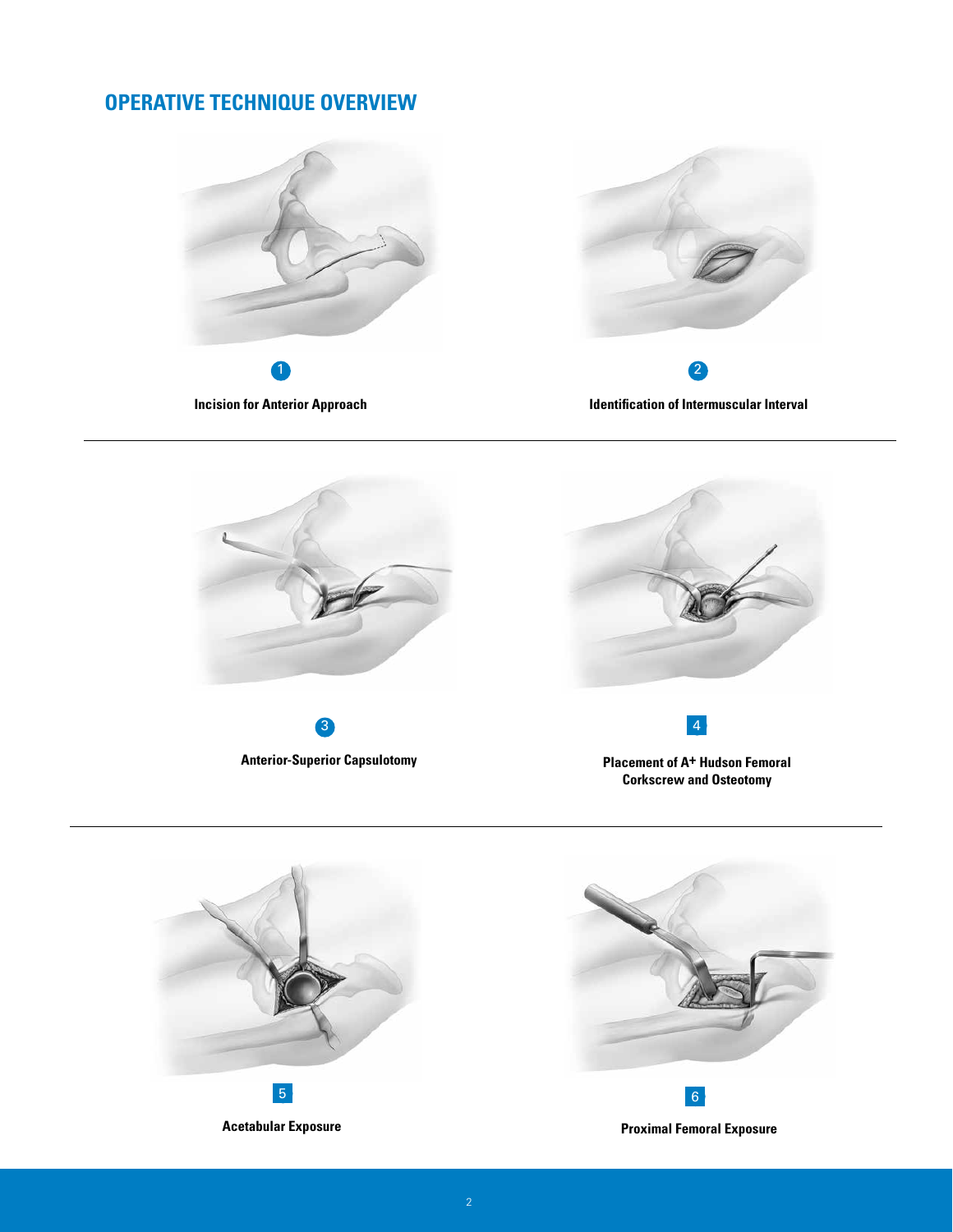



**Femoral Broaching**





**Femoral Head Impaction**

*Note: The medical illustrations included in this technique depict the basic steps of the anterior approach. Specific steps can be found in the Detailed Operative Technique.*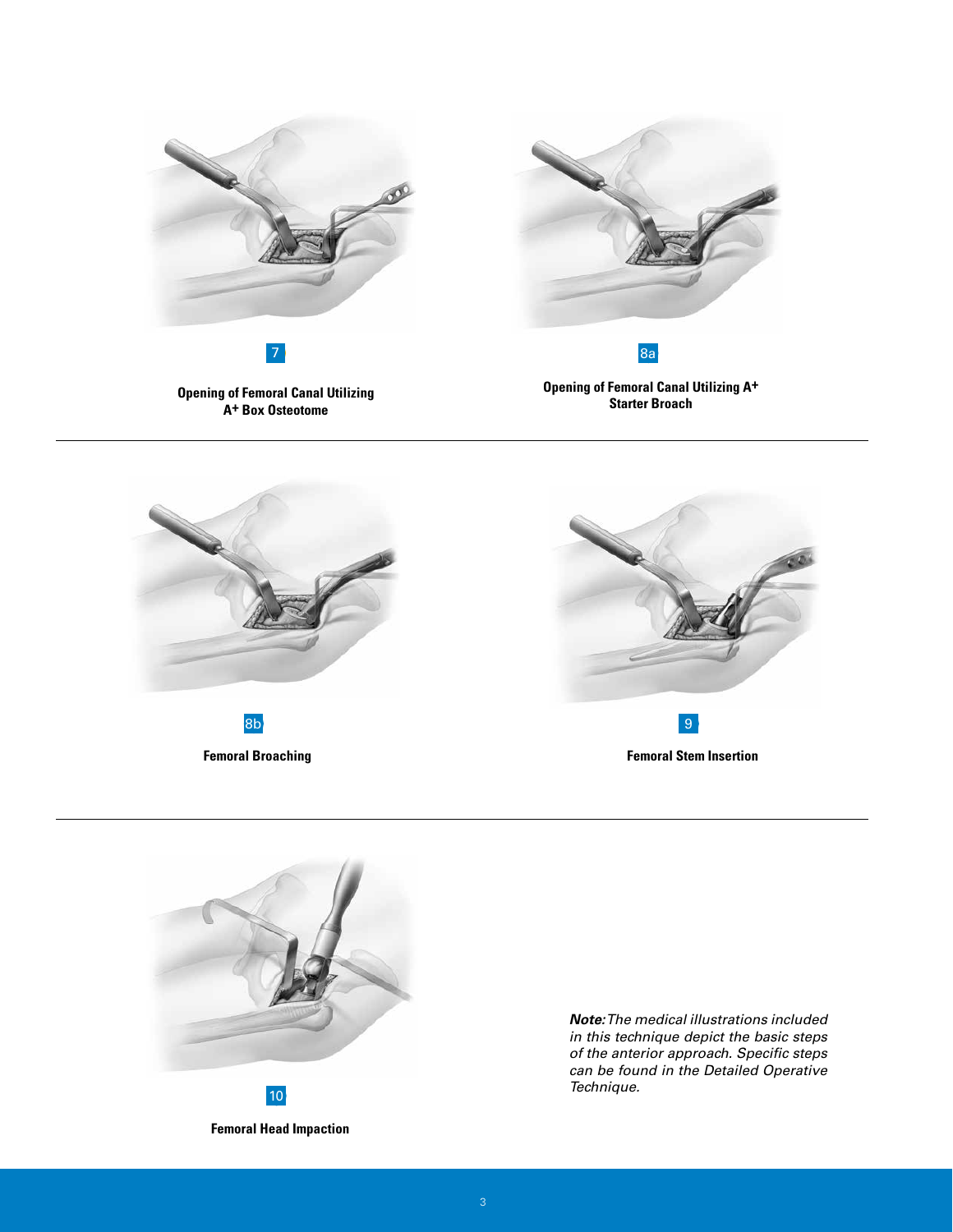# **DETAILED OPERATIVE TECHNIQUE**

#### **PATIENT POSITIONING**

Position the patient supine on a fluoroscopy-capable table. There are a number of available options to assist in the manipulation of the patient during the anterior approach to hip replacement such as the utilization of a fracture table, a special O.R. table or table-mounted retractors. The surgeon can choose whichever method is preferred to accomplish the manipulation of the operative leg.

The O.R. table must be able to extend at the hip and the hip must be positioned to permit fluoroscopic views of both hips and the obturator foramen.

Check leg lengths in supine position and correlate with the hip radiographs for later reference.

The non-operative hip is placed in neutral or mild internal rotation (to maximize offset), neutral extension and slight abduction, and will serve as a radiographic reference for the operated side.

#### **APPROACH AND EXPOSURE**

The incision is determined using the Anterior Superior Iliac Spine (ASIS) as a reference. The starting point for the incision is two centimeters distal and four to six centimeters lateral to the ASIS. An oblique incision is made slightly lateral to the intermuscular space between the tensor fascia lata on the lateral side and the sartorius on the medial side. The incision is approximately centered over the greater trochanter and is slightly larger than the templated acetabular shell diameter *(Figure 1)*. At this location, the subcutaneous tissue is usually thin, even in obese patients, thus allowing for easy access to the underlying tissues. The fascia overlying the tensor fascia lata (identified by a pink hue) is then incised in line with the skin incision.

#### **Muscular Dissection**

Peel the fascia that is covering the tensor medially, then palpate over the top of the tensor fascia muscle to the femoral neck. The intermuscular interval can be easily developed by finger pressure in a medial direction until the capsule can be palpated *(Figure 2)*. This preparation should be completed without force to prevent damage to the ascending branch of the lateral circumflex femoral artery. Following identification of the artery, tie off or utilize electrocautery to minimize blood loss.

A **Novation A+ Cobra Retractor** is placed extracapsular to the lateral capsule to retract the abductors.

A second A+ Cobra Retractor is placed extracapsular on the medial femoral neck *(Figure 3)*.

**Figure 1**  Incision for Anterior





**Figure 2**  Identification of Intermuscular Interval



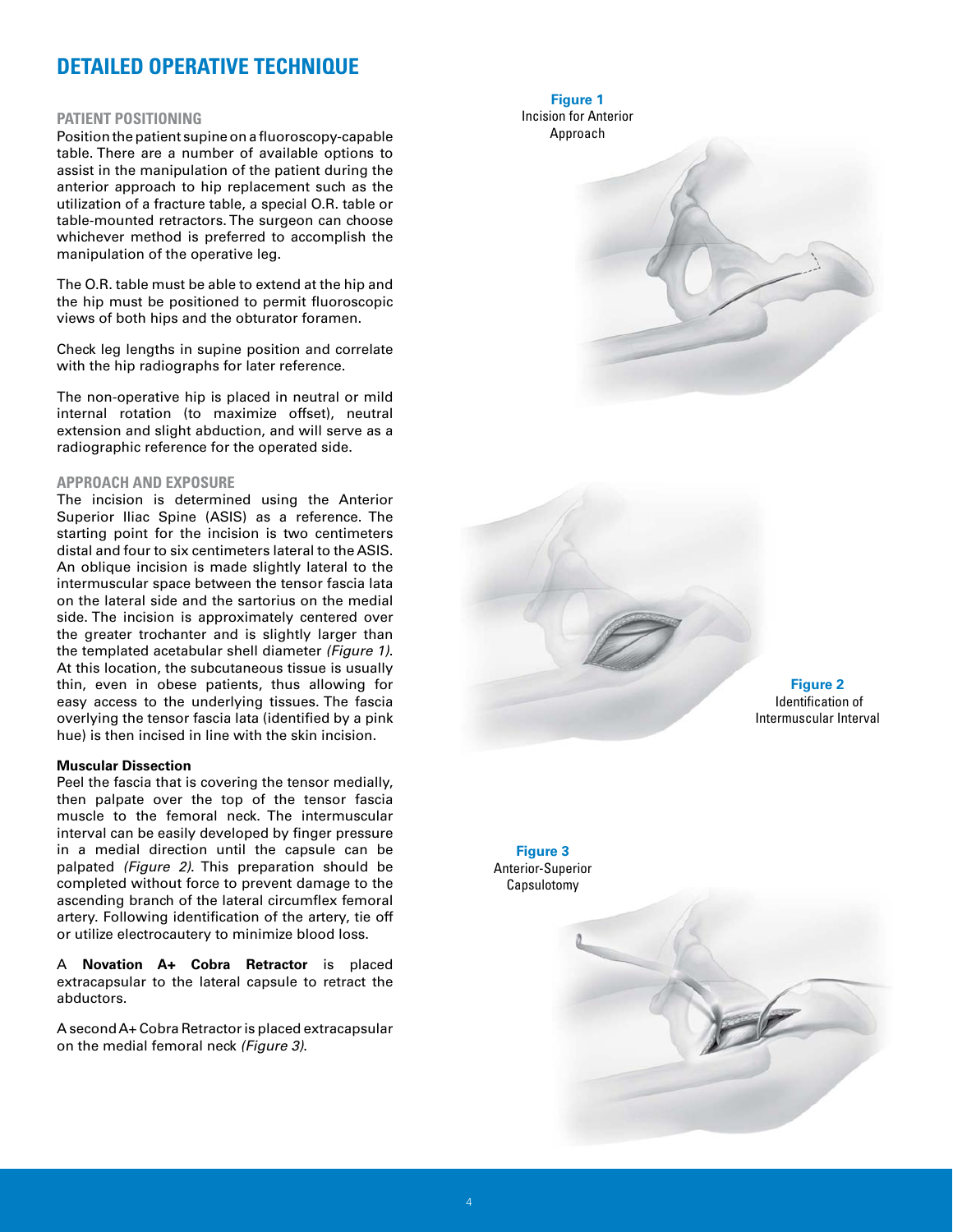**Figure 4**  Placement of A+ Hudson Femoral Corkscrew and Osteotomy



#### **Figure 5**  Acetabular Exposure



#### **Exposure through Capsule**

An anterior-superior capsulotomy is then carried out. The capsulotomy provides excellent visualization and aids in femoral mobilization. Per surgeon preference, the capsule can either be excised or tagged for future repair. The first two A+ Cobra Retractors are now placed inside the capsule for protection when the osteotomy is performed.

#### **OSTEOTOMY OF THE FEMUR**

Under power, place the **Novation A+ Hudson Femoral Corkscrew** through the cortical side of the femoral head *(Figure 4)*. It may be necessary to perform two separate parallel cuts to facilitate extraction of the femoral head. If necessary, the initial osteotomy should be at the head/neck junction. The final neck cut should be at the planned osteotomy level based on pre-operative planning utilizing the **Novation Element Osteotomy Guide**, if desired. Traction can be applied to the leg to prevent the saw blade from binding. Attach the **Hudson Quick Release T-Handle** and spin the head to rupture the ligamentum teres. This will aid with dislocation. The A+ Cobra Retractors can be removed and distraction and external rotation of the leg can be applied to aid in the removal of the femoral head. Fluoroscopy may be brought in at this time in order to verify the femoral neck resection level.

#### **EXPOSURE OF THE ACETABULUM**

After exposing the borders of the acetabulum, two or three **Novation A+ Hohmann Retractors** are placed *(Figure 5)*.

The first A+ Hohmann Retractor is placed on the anterior-lateral acetabular rim and retracts tissues medially and inferiorly.

The second A+ Hohmann Retractor is placed on the posterior acetabular rim. This retractor is used to spread tissues laterally and superiorly, and to depress the femur posteriorly.

(Optional) The third A+ Hohmann Retractor is placed on the superior acetabular rim. This retractor is used to spread tissues medially and superiorly.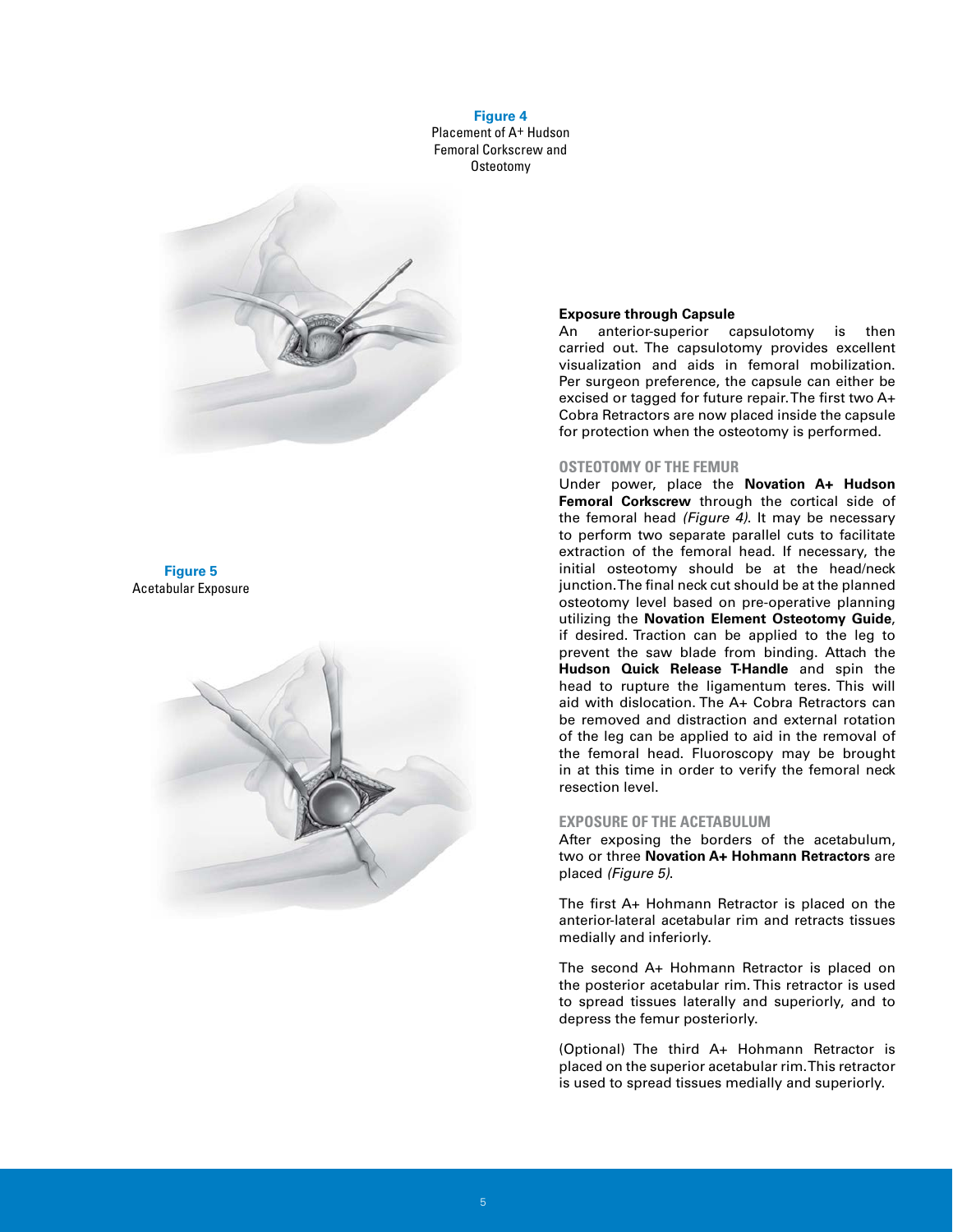#### **ACETABULAR PREPARATION AND SHELL**

#### **IMPLANTATION**

Follow standard technique for acetabular preparation and shell implantation (refer to **Novation Crown Cup Operative Technique – Lit# 711-65-30)**. Fluoroscopy can be utilized throughout the reaming process in order to better visualize orientation and size.

#### **EXPOSURE OF THE PROXIMAL FEMUR**

The operative leg is positioned in slight adduction (approximately 20 degrees) and 90-120 degrees of external rotation in order to obtain the necessary access to the proximal femur. Hyperextension of the operative leg can be performed to aid in the exposure of the proximal femur.

The **Novation A+ Femoral Elevator** is placed medially to the femur at the level of the lesser trochanter and calcar, and retracted medially. The femur is progressively lifted until the osteotomy plane can be reached through the skin incision *(Figure 6)*.

 The **Novation A+ 90-Degree Hohmann Retractor** is placed lateral to the proximal femur and retracted superiorly and laterally *(Figure 6)*.

Exposure and elevation of the proximal femur is aided by removing the capsule starting along the anterior side of the resection line and moving superior to the greater trochanter until the insertion point of piriformis is exposed. Visualization of the greater trochanter will aid in lateralization and reconstructing the patient's natural anatomy. Elevation of the femur can be done in a variety of ways, such as manual lifting with a bone hook or utilizing other commercially available means.

#### **FEMORAL PREPARATION**

#### **Opening of the Femoral Canal**

The **Novation A+ Box Osteotome** is used to remove a wedge of cancellous bone, creating a portal for entry into the femoral canal *(Figure 7)*. The A+ Box Osteotome may aid in establishing an axial position for insertion of broaches.

#### **Broach Assembly/Disassembly**

The **Novation A+ Broach Handle** (left or right) is assembled to the **Novation A+ Starter Broach** or **Element Broach** by pushing the trigger to allow the latch mechanism to open. Insert the rectangular body of the A+ Broach Handle into the superior aspect of the Broach and close the latch mechanism. Care should be taken to ensure that the assembly of the instruments is correct.

**Figure 6**  Proximal Femoral Exposure





**Figure 7**  Opening of Femoral Canal Utilizing A+ Box Osteotome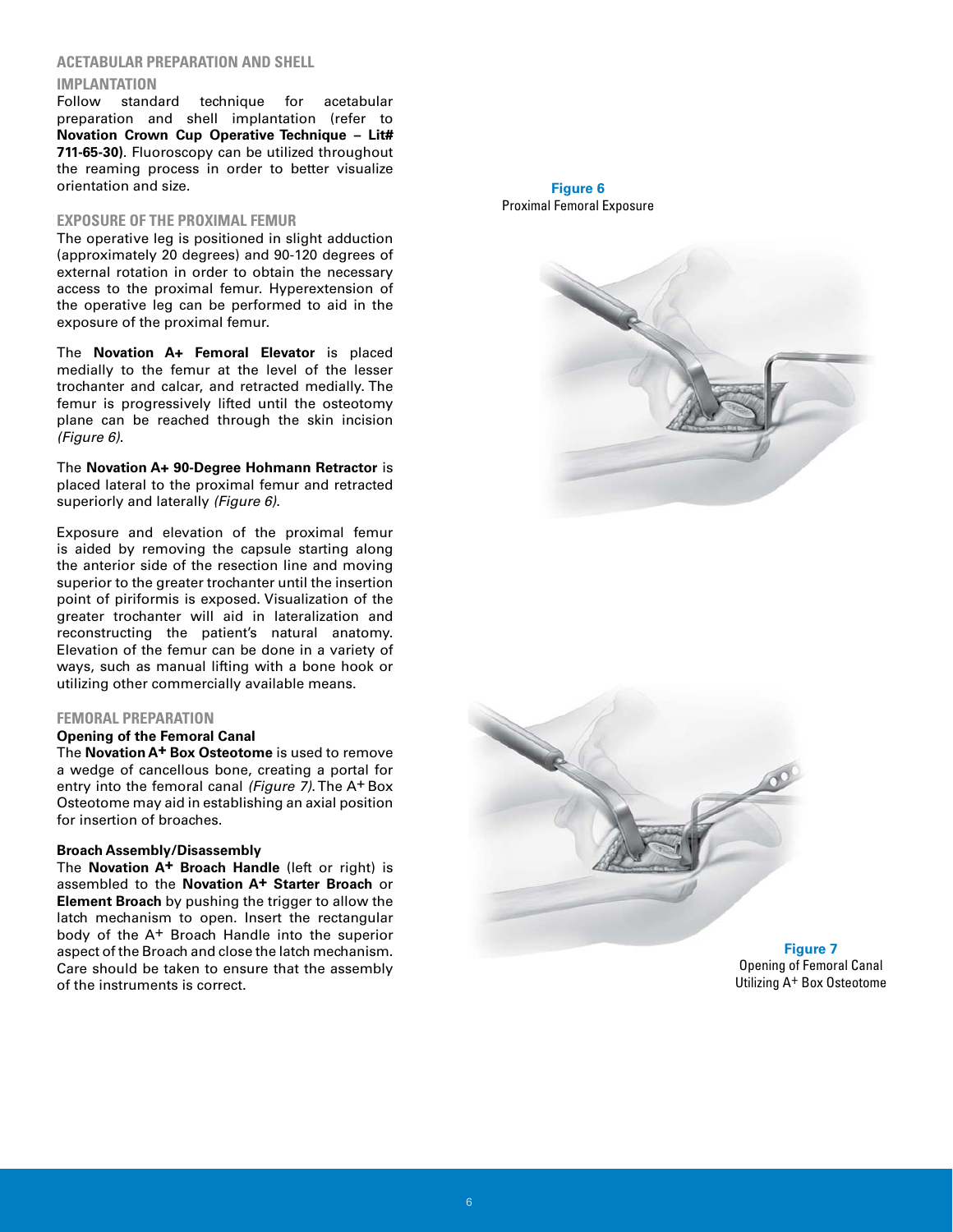#### **Figure 8a**

Opening of Femoral Canal Utilizing A+ Starter Broach **Femoral Broaching**



#### **Figure 8b**  Femoral Broaching



Femoral broaching is started by utilizing the A+ Starter Broach to identify the correct orientation of the femoral canal. Care should be taken when placing the A+ Starter Broach as to not perforate the femoral cortex and should be gently placed by hand with limited impaction with a mallet. Fluoroscopy can be used to verify the position of the A+ Starter Broach *(Figure 8a)*.

Broaching is then performed with progressive broach sizes, beginning with a smaller Broach than the templated prosthesis. The Broach is inserted into the femoral canal with the appropriate amount of anteversion. The surgeon should alternate impaction and withdrawal of the Broach as the final size is approached. The **Novation A+ Lateralizing Broach** can be attached to the A+ Broach Handle and used throughout the broaching process to ensure neutral positioning of the subsequent Broaches and final implant. Fluoroscopy can be used to verify the position of the Broaches in order to ensure neutral placement *(Figure 8b)*.

#### **If using the Compaction Broaches:**

The compaction-style broaches provide a bed of compacted cancellous bone to interface with the implant. When gaining access to the femur, the surgeon should be sure to lateralize into the greater trochanter and broach neutral, as varus placement of the broach could lead to an undersized stem. While broaching, the surgeon should be looking for the medial corners of the broach to contact the medial calcar and the broach to fill the femoral cavity from medial to lateral. As progressive broach sizes are used, the surgeon can assess the stability of the broach by the resistance following impaction and carefully performing a torque test using the broach handle.

 The **Version Assist Bar** may be attached to the A+ Broach Handle to aid in determining Broach stability and orientation. Once the maximum size Broach is in place, the A+ Broach Handle is released from the Broach for trialing.

#### **Calcar Preparation (Optional)**

Calcar planing can be performed, if desired, in order to remove any bone that protrudes above the level of the impacted Broach by guiding the **Calcar Planar Assembly** into the hole on the interior surface of the Broach attachment opening.

Calcar Blade Replacement - If necessary, a **Replacement Calcar Planar Blade** can be used to ensure proper removal of excess bone. Use the **Calcar Planar Blade Removal Tool**  to remove the used Calcar Planar Blade, replace it with a new Calcar Planar Blade and tighten with the Calcar Planar Blade Removal Tool.

*Note: While calcar planing, ensure that the calcar planer blade remains parallel to the face of the broach. Excessive bending forces applied to the calcar planer tip may cause it to fracture or wear.*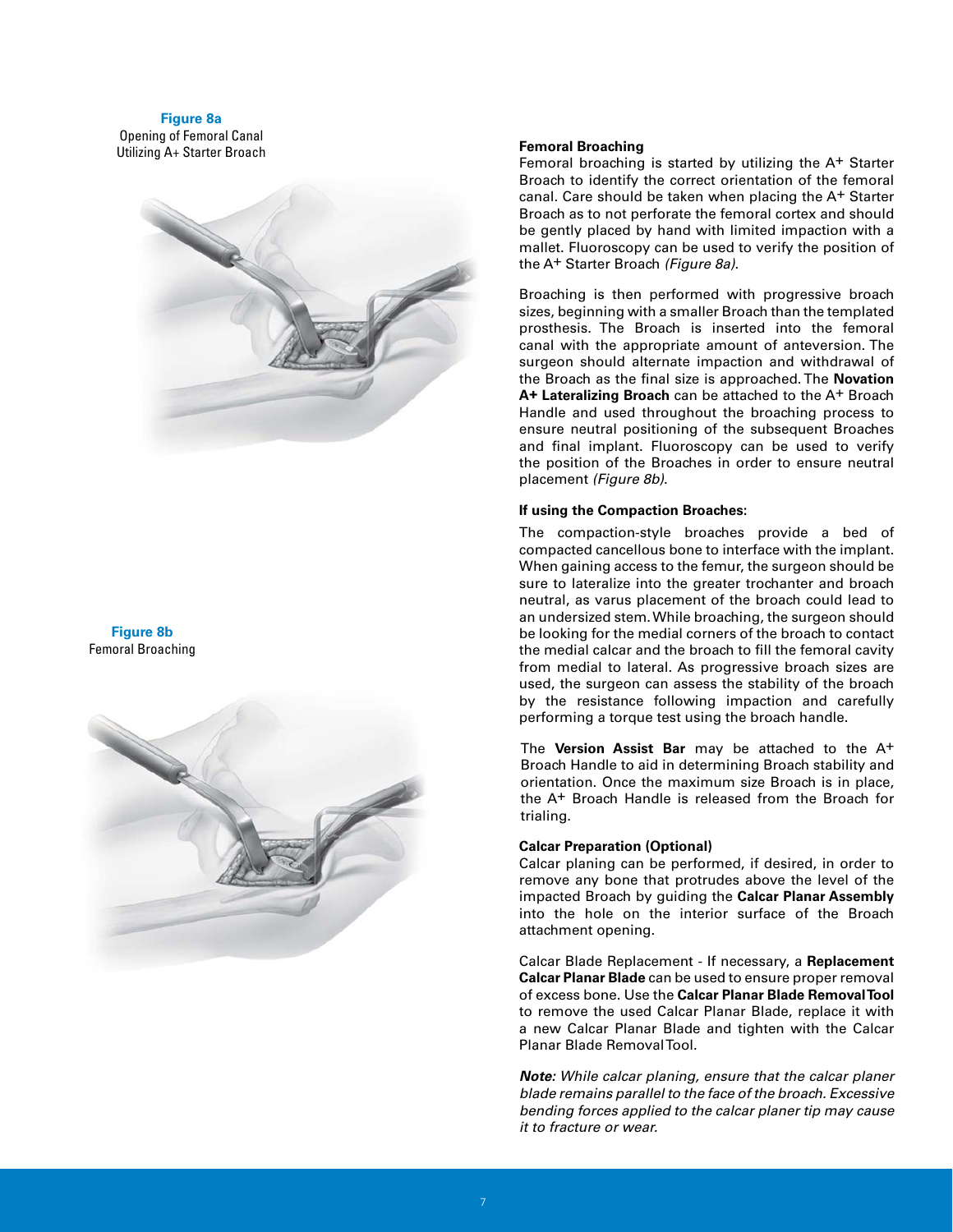#### **TRIAL REDUCTION**

#### **Trial Component Insertion**

The appropriate **Element Offset Neck Trial** should be placed in the hole on the superior aspect of the Broach. Be sure the correct size and offset (Standard or Extended) Neck Trial is chosen. Care should be taken to place the Neck Trial onto the Broach with the size markings being placed nearest to the greater trochanter. An appropriate **Femoral Head Trial** is selected and assembled for trial reduction. **The Novation A+ Hibbs Retractor** can be used to aid in visualization during the remaining reductions and dislocations.

#### **Trial Component Removal**

After components are selected, the hip is dislocated and the trial components are removed. The A<sup>+</sup> Broach Handle is reassembled to the Broach and the Broach is removed.

#### **FINAL COMPONENT PLACEMENT**

#### **Femoral Stem Insertion**

The appropriate Femoral Stem is chosen and placed into the prepared broach cavity. The Novation A+ Stem Inserter is used to complete impaction of the Femoral Stem. The Femoral Stem is impacted taking care to ensure correct rotational alignment, version and depth *(Figure 9)*. It may be necessary to allow the bone to adapt to the implant as it is being impacted. Another trial reduction can be performed with the final Femoral Stem and Femoral Head Trial.

#### **Femoral Head Impaction**

The taper of the Femoral Stem should be clean and dry. The selected femoral head component is placed onto the taper of the Femoral Stem and secured using the **12/14 Femoral Head Impactor**  *(Figure 10)*. Ceramic heads are placed by hand with a downward, twisting force and should not be impacted with a mallet.

#### **Final Reduction**

The hip should be reduced and a final check of the length, motion and stability should be made.

#### **CLOSURE**

The wound should be closed according to the method preferred by the surgeon.

**Figure 9**  Femoral Stem Insertion



**Figure 10**  Femoral Head Impaction

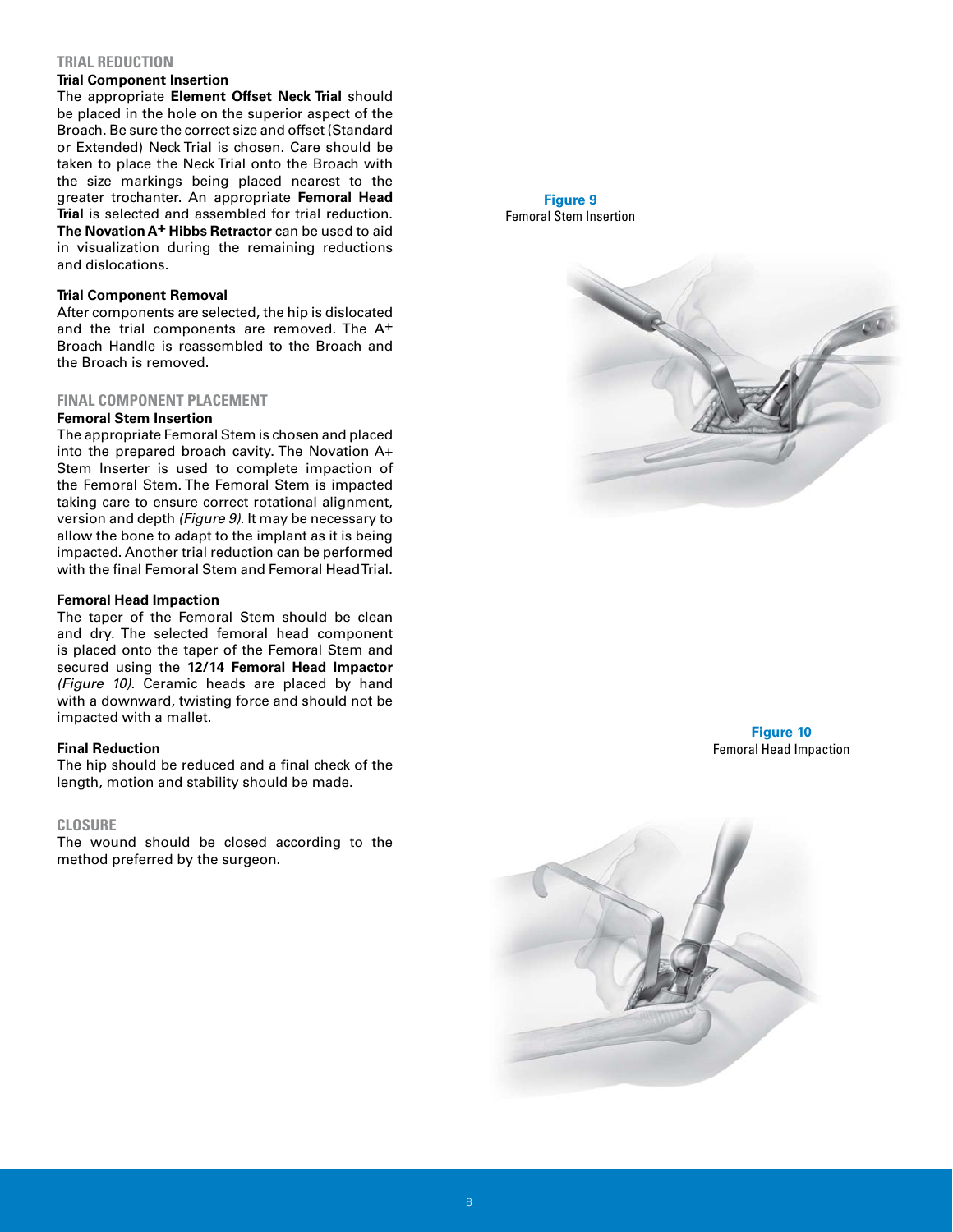# **SYSTEM SPECIFICATIONS AND IMPLANT ORDERING INFORMATION**

| <b>Size</b> | <b>Collarless</b>      | <b>Collared</b>        |                        |
|-------------|------------------------|------------------------|------------------------|
| (mm)        | <b>Standard Offset</b> | <b>Extended Offset</b> | <b>Standard Offset</b> |
| 8           | 164-01-08              | 164-02-08              | 164-03-08              |
| 9           | 164-01-09              | 164-02-09              | 164-03-09              |
| 10          | 164-01-10              | 164-02-10              | 164-03-10              |
| 11          | 164-01-11              | 164-02-11              | 164-03-11              |
| 12          | 164-01-12              | 164-02-12              | 164-03-12              |
| 13          | 164-01-13              | 164-02-13              | 164-03-13              |
| 14          | 164-01-14              | 164-02-14              | 164-03-14              |
| 15          | 164-01-15              | 164-02-15              | 164-03-15              |
| 16          | 164-01-16              | 164-02-16              | 164-03-16              |
| 17          | 164-01-17              | 164-02-17              | 164-03-17              |
| 18          | 164-01-18              | 164-02-18              | 164-03-18              |

#### **FEMORAL STEM ORDERING INFORMATION**



**FEMORAL HEAD ORDERING INFORMATION** 

| <b>Size</b> | <b>Neck Length</b> |           |           |                    |                   |
|-------------|--------------------|-----------|-----------|--------------------|-------------------|
| (mm)        | $-3.5$             | 0         | $+3.5$    | $+7$               | $+10$             |
| $22***$     |                    | 142-22-00 | 142-22-03 | $142 - 22 - 07$ ** | $142 - 22 - 10**$ |
|             | 140-28-93          | 140-28-00 | 140-28-03 |                    |                   |
| 28          | 142-28-93          | 142-28-00 | 142-28-03 | 142-28-07          | $142 - 28 - 10**$ |
|             | 170-28-93          | 170-28-00 | 170-28-03 |                    |                   |
|             | 140-32-93          | 140-32-00 | 140-32-03 |                    |                   |
| 32          | 142-32-93          | 142-32-00 | 142-32-03 | 142-32-07          | $142 - 32 - 10**$ |
|             | 170-32-93          | 170-32-00 | 170-32-03 | 170-32-07          |                   |
|             | 140-36-93          | 140-36-00 | 140-36-03 |                    |                   |
| 36          | 142-36-93          | 142-36-00 | 142-36-03 | 142-36-07          | 142-36-10         |
|             | 170-36-93          | 170-36-00 | 170-36-03 | 170-36-07          |                   |
| 40          | 142-40-93          | 142-40-00 | 142-40-03 | 142-40-07          | 142-40-10         |
|             | 170-40-93          | 170-40-00 | 170-40-03 | 170-40-07          |                   |

■ Alumina ■ CoCr ■ Delta

*\* Special order \*\* Skirted heads*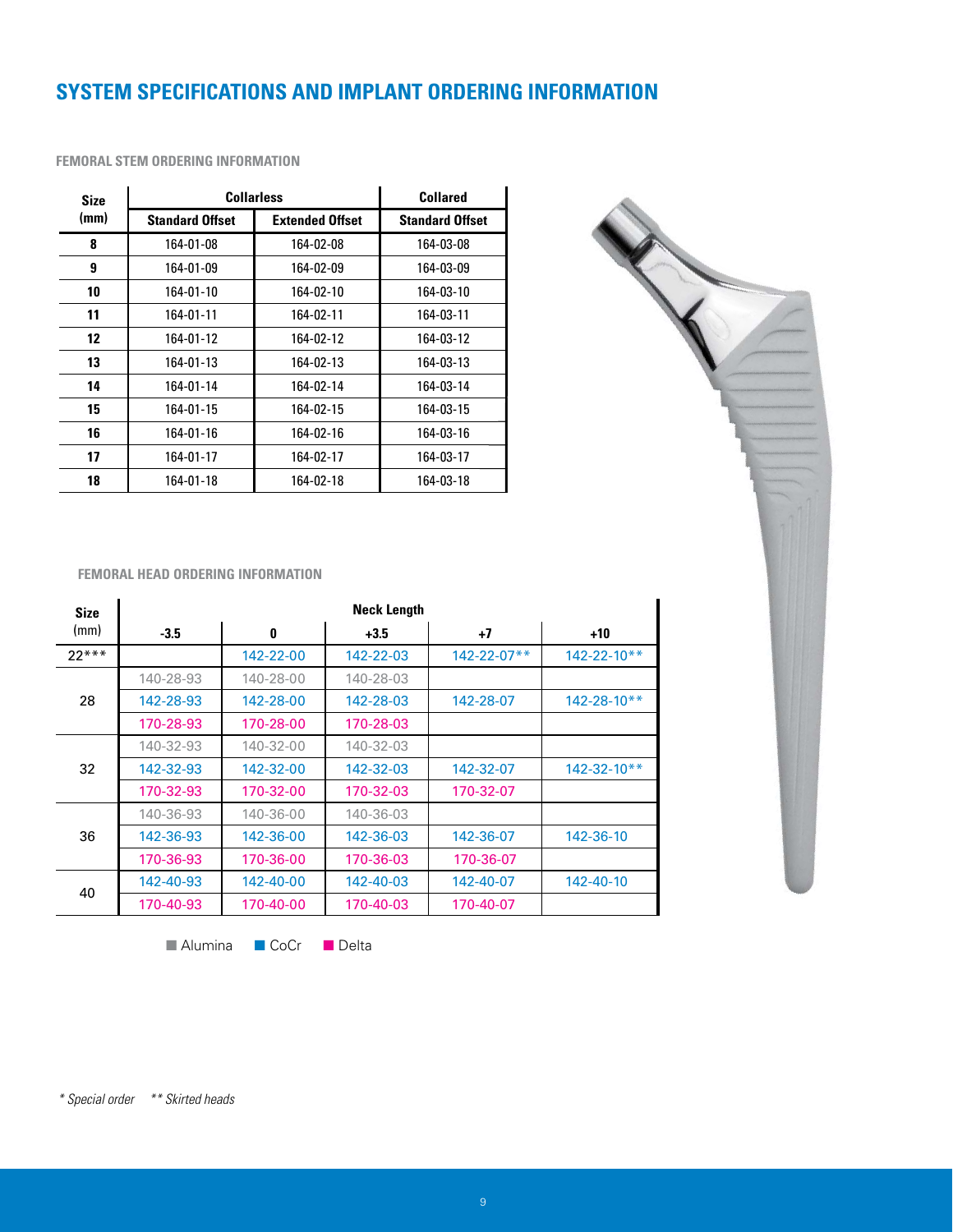# **INSTRUMENT LISTING**

| <b>Catalog Number</b>    | <b>Part Description</b>                                                                       |    |
|--------------------------|-----------------------------------------------------------------------------------------------|----|
| 109-00-00                | Universal Femoral Stem Extractor                                                              |    |
|                          |                                                                                               |    |
|                          |                                                                                               |    |
|                          |                                                                                               |    |
|                          |                                                                                               |    |
|                          |                                                                                               |    |
| 113-03-03                | Slap Hammer                                                                                   | шŒ |
|                          |                                                                                               |    |
|                          |                                                                                               |    |
| $141 - 22 - 00*$         | 22mm Femoral Head Trial, 12/14, +0mm                                                          |    |
| 141-22-03*<br>141-22-07* | 22mm Femoral Head Trial, 12/14, +3.5mm<br>22mm Femoral Head Trial, 12/14, +7mm                |    |
| 141-22-10*               | 22mm Femoral Head Trial, 12/14, +10mm                                                         |    |
|                          |                                                                                               |    |
| 143-28-93                | 28mm Femoral Head Trial, 12/14, O-Ring, -3.5mm                                                |    |
| 143-28-00                | 28mm Femoral Head Trial, 12/14, O-Ring, +0mm                                                  |    |
| 143-28-03                | 28mm Femoral Head Trial, 12/14, 0-Ring, +3.5mm                                                |    |
| 143-28-07<br>143-28-10   | 28mm Femoral Head Trial, 12/14, 0-Ring, +7mm<br>28mm Femoral Head Trial, 12/14, O-Ring, +10mm |    |
|                          |                                                                                               |    |
| 143-32-93                | 32mm Femoral Head Trial, 12/14, O-Ring, -3.5mm                                                |    |
| 143-32-00                | 32mm Femoral Head Trial, 12/14, O-Ring, +0mm                                                  |    |
| 143-32-03                | 32mm Femoral Head Trial, 12/14, 0-Ring, +3.5mm                                                |    |
| 143-32-07                | 32mm Femoral Head Trial, 12/14, 0-Ring, +7mm                                                  |    |
| 143-32-10                | 32mm Femoral Head Trial, 12/14, O-Ring, +10mm                                                 |    |
| 143-36-93                | 36mm Femoral Head Trial, 12/14, O-Ring, -3.5mm                                                |    |
| 143-36-00                | 36mm Femoral Head Trial, 12/14, O-Ring, +0mm                                                  |    |
| 143-36-03                | 36mm Femoral Head Trial, 12/14, O-Ring, +3.5mm                                                |    |
| 143-36-07                | 36mm Femoral Head Trial, 12/14, 0-Ring, +7mm                                                  |    |
| 143-36-10                | 36mm Femoral Head Trial, 12/14, O-Ring, +10mm                                                 |    |
|                          |                                                                                               |    |
| 153-00-02                | 12/14 Femoral Head Impactor                                                                   |    |

161-00-07 Replacement Calcar Planar Blade





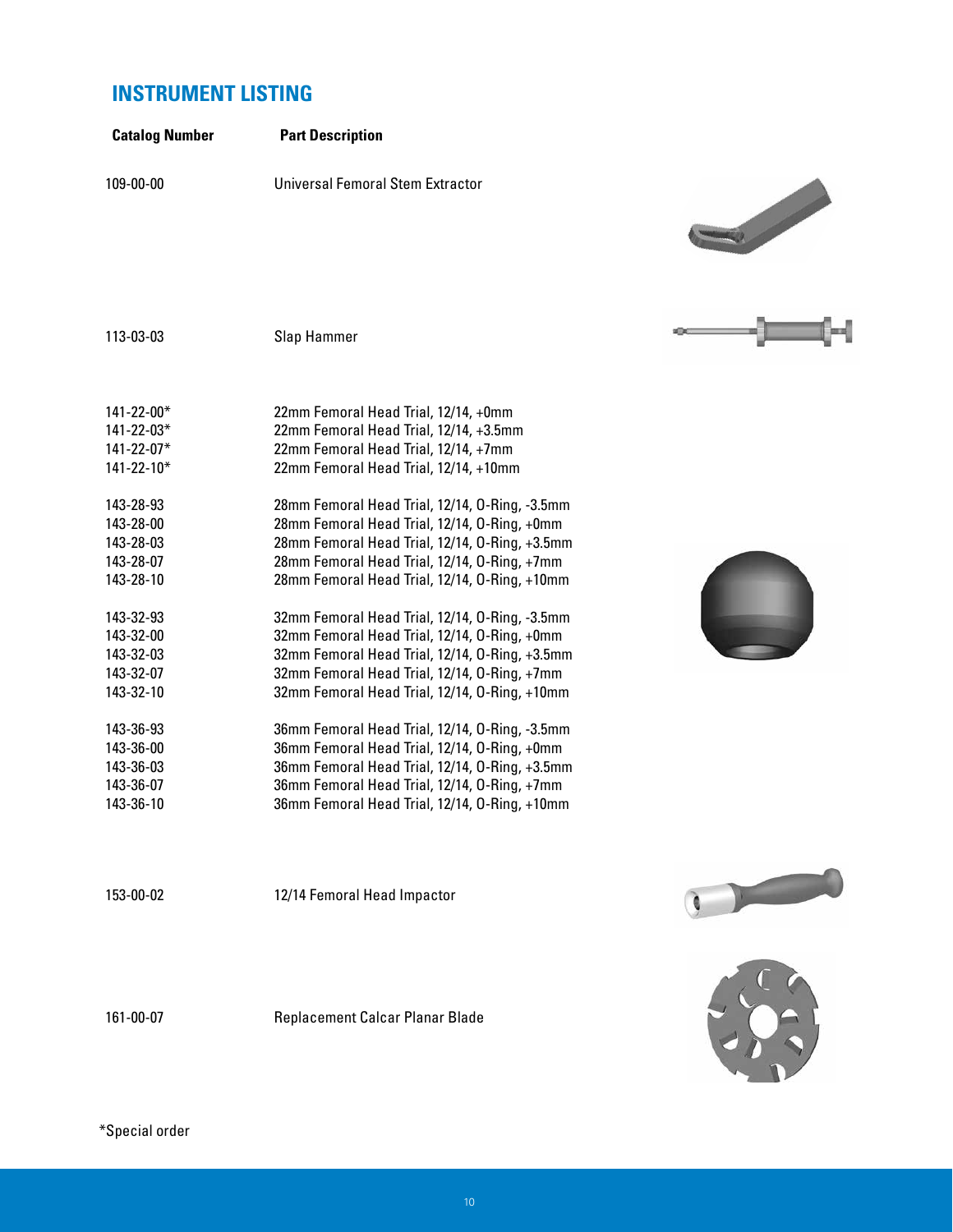| <b>Catalog Number</b>                            | <b>Part Description</b>                                                                                                                           |                                |
|--------------------------------------------------|---------------------------------------------------------------------------------------------------------------------------------------------------|--------------------------------|
| 161-00-24                                        | <b>Calcar Planar Assembly</b>                                                                                                                     |                                |
| 161-00-25                                        | <b>Calcar Planar Blade Removal Tool</b>                                                                                                           |                                |
| 161-02-02                                        | <b>Version Assist Bar</b>                                                                                                                         |                                |
| 165-00-05                                        | <b>Novation Element Osteotomy Guide</b>                                                                                                           |                                |
| 165-01-08<br>165-01-11<br>165-01-14              | Element Standard Offset Neck Trial, Size 8-10<br>Element Standard Offset Neck Trial, Size 11-13<br>Element Standard Offset Neck Trial, Size 14-18 |                                |
| 165-02-08<br>165-02-11<br>165-02-14              | Element Extended Offset Neck Trial, Size 8-10<br>Element Extended Offset Neck Trial, Size 11-13<br>Element Extended Offset Neck Trial, Size 14-18 |                                |
| 165-00-08<br>165-00-09<br>165-00-10<br>165-00-11 | Element Broach, Size 8<br>Element Broach, Size 9<br>Element Broach, Size 10<br>Element Broach, Size 11                                            |                                |
| 165-00-12<br>165-00-13<br>165-00-14<br>165-00-15 | Element Broach, Size 12<br>Element Broach, Size 13<br>Element Broach, Size 14<br>Element Broach, Size 15<br>Element Broach, Size 16               |                                |
| 165-00-16<br>165-00-17<br>165-00-18              | Element Broach, Size 17<br>Element Broach, Size 18                                                                                                |                                |
| 167-00-00                                        | Novation A+ Stem Inserter                                                                                                                         | $\bullet\bullet\bullet\bullet$ |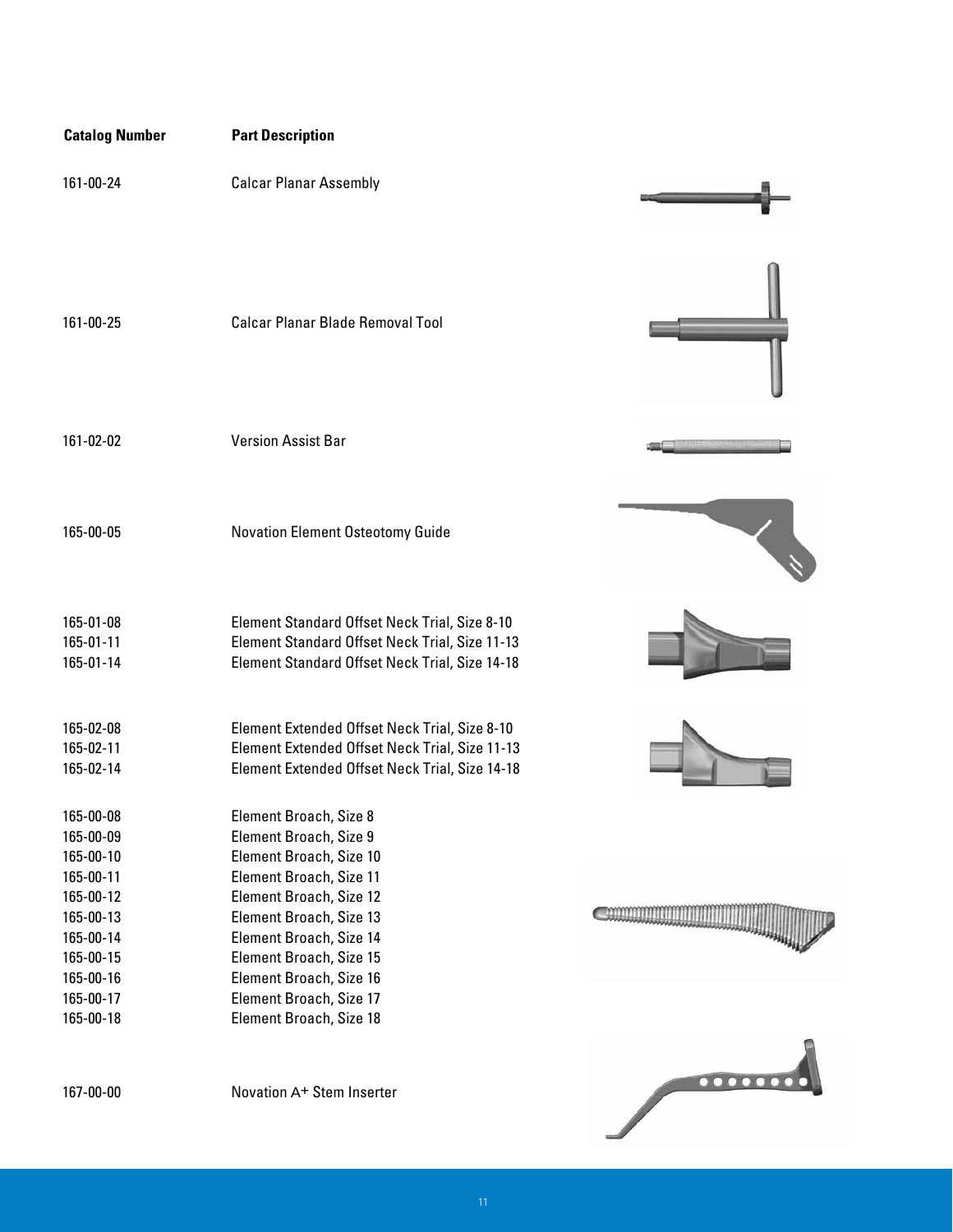# **INSTRUMENT LISTING**

| <b>Catalog Number</b> | <b>Part Description</b>                 |                          |
|-----------------------|-----------------------------------------|--------------------------|
| 167-00-01             | Novation A+ Hudson Femoral Corkscrew    |                          |
| 167-00-02             | Novation A+ Starter Broach              |                          |
| 167-00-03             | Novation A+ Box Osteotome               |                          |
| 167-00-04             | Novation A+ Lateralizing Broach         |                          |
| 167-01-00             | Novation A+ Broach Handle, Left         | 8000                     |
| 167-02-00             | Novation A+ Broach Handle, Right        |                          |
| 167-03-01             | Novation A+ Femoral Elevator            |                          |
| 167-03-02             | Novation A+ 90-Degree Hohmann Retractor | $\overline{\phantom{a}}$ |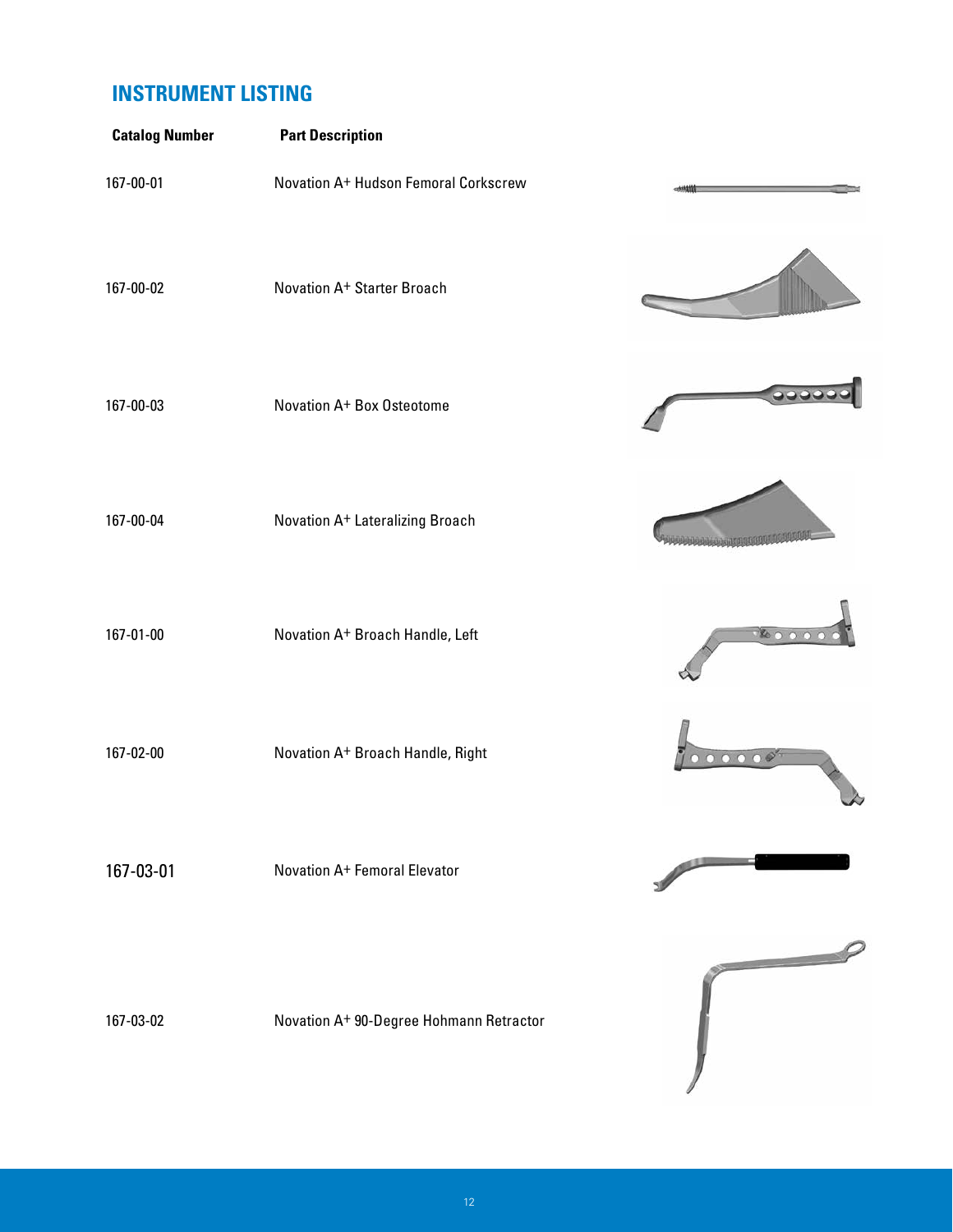### **Catalog Number Part Description**

167-03-03 Novation A+ Hohmann Retractor (Qty: 3)

167-03-04 Novation A+ Hibbs Retractor (Qty: 2)

167-03-05 Novation A+ Cobra Retractor (Qty: 2)

301-07-70 Hudson Quick Release T-Handle

**Catalog Number Additional Instruments** 

| 165-10-08 | <b>Element Compaction Broach, Size 8</b>  |
|-----------|-------------------------------------------|
| 165-10-09 | <b>Element Compaction Broach, Size 9</b>  |
| 165-10-10 | <b>Element Compaction Broach, Size 10</b> |
| 165-10-11 | <b>Element Compaction Broach, Size 11</b> |
| 165-10-12 | <b>Element Compaction Broach, Size 12</b> |
| 165-10-13 | <b>Element Compaction Broach, Size 13</b> |
| 165-10-14 | <b>Element Compaction Broach, Size 14</b> |
| 165-10-15 | <b>Element Compaction Broach, Size 15</b> |
| 165-10-16 | <b>Element Compaction Broach, Size 16</b> |
| 165-10-17 | <b>Element Compaction Broach, Size 17</b> |
| 165-10-18 | <b>Element Compaction Broach, Size 18</b> |



0